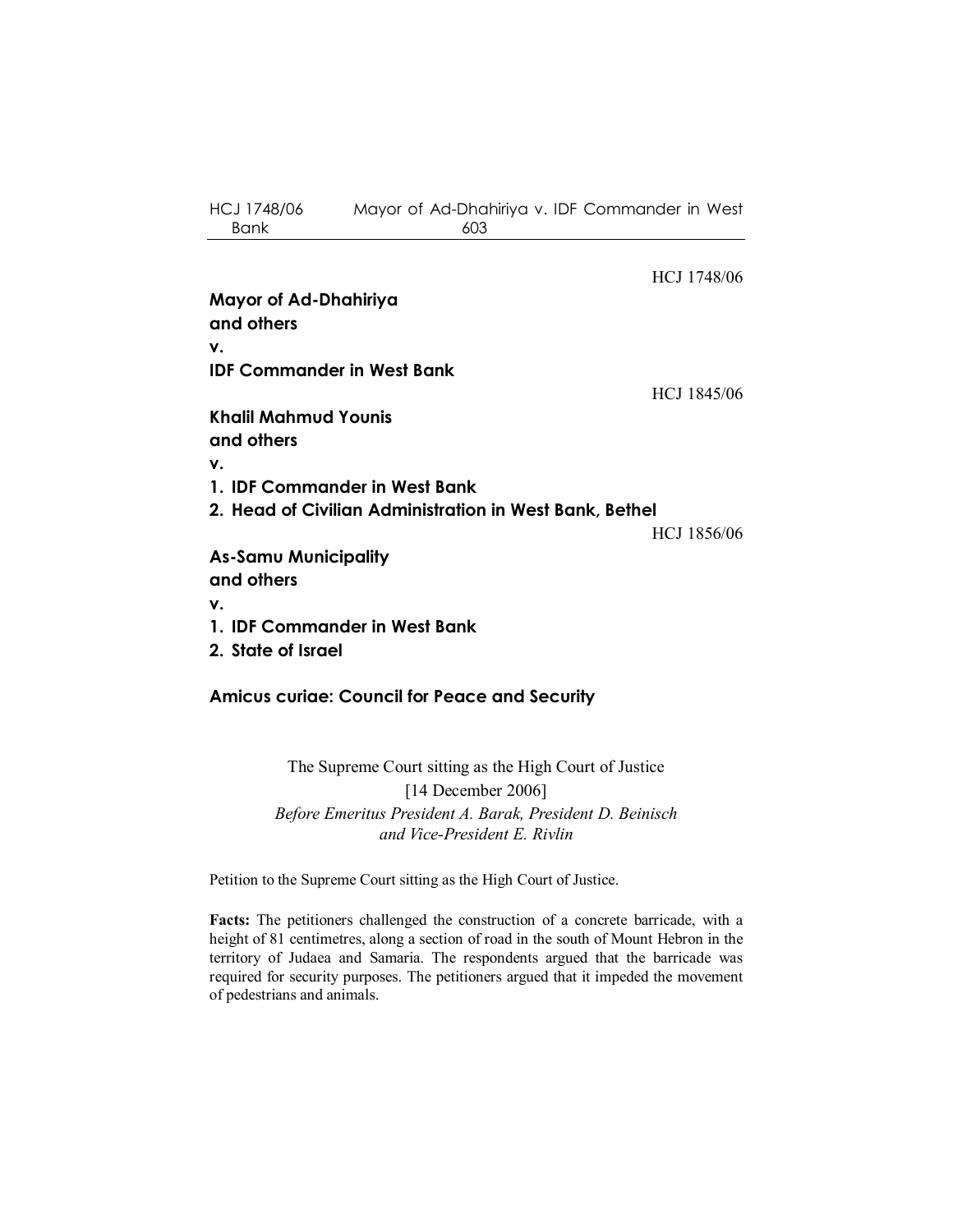**Held:** The concrete barricade was disproportionate, since it was not the least harmful measure that was capable of achieving the security purpose. A metal barricade, which would allow livestock to pass underneath and would make it easier for people to climb over, would achieve the same security purpose, but cause less harm to the local inhabitants.

Petition granted.

#### **Israeli Supreme Court cases cited:**

- [1] HCJ 2056/04 *Beit Sourik Village Council v. Government of Israel* [2004] IsrSC 58(5) 807; **[2004] IsrLR 264**.
- [2] HCJ 7957/04 *Marabeh v. Prime Minister of Israel* **[2005] (2) IsrLR 106**.
- [3] HCJ 3680/05 *Tana Town Committee v. Prime Minister* (not yet reported).
- [4] HCJ 4938/04 *Shuqba Village Council v. Prime Minister* (not yet reported).
- [5] HCJ 1348/05 *Shatiyeh v. State of Israel* (not yet reported).
- [6] HCJ 1998/06 *Bet Aryeh Local Council v. Minister of Defence* (not yet reported).
- [7] HCJ 7052/03 *Adalah Legal Centre for Arab Minority Rights in Israel v. Ministry of Interior* **[2006] (1) IsrLR 443**.
- [8] HCJ 2942/05 *Mansour v. State of Israel* (not yet reported).
- [9] HCJ 7015/02 *Ajuri v. IDF Commander in West Bank* [2002] IsrSC 56(6) 352; **[2002-3] IsrLR 83**.
- [10] HCJ 399/06 *Susiya Agricultural Communal Settlement Cooperative Society Ltd v. Government of Israel* (not yet reported).
- [11] HCJ 390/79 *Dawikat v. Government of Israel* [1980] IsrSC 34(1) 1.
- [12] HCJ 258/79 *Amira v. Defence Minister* [1980] IsrSC 34(1) 90.
- [13] HCJ 4825/04 *Alian v. Prime Minister* (not yet reported).
- [14] HCJ 1661/05 *Gaza Coast Local Council v. Knesset* [2005] IsrSC 59(2) 481.

For the petitioners in HCJ 1748/06 — L. Yehuda.

- For the petitioners in HCJ 1845/06 N. Amar.
- For the petitioners in HCJ 1856/06 G. Nassir.
- For the respondents G. Shirman, D. Tirza.
- For the Council for Peace and Security Col. (res.) S. Arieli, Maj-Gen. (ret.) S. Givoli.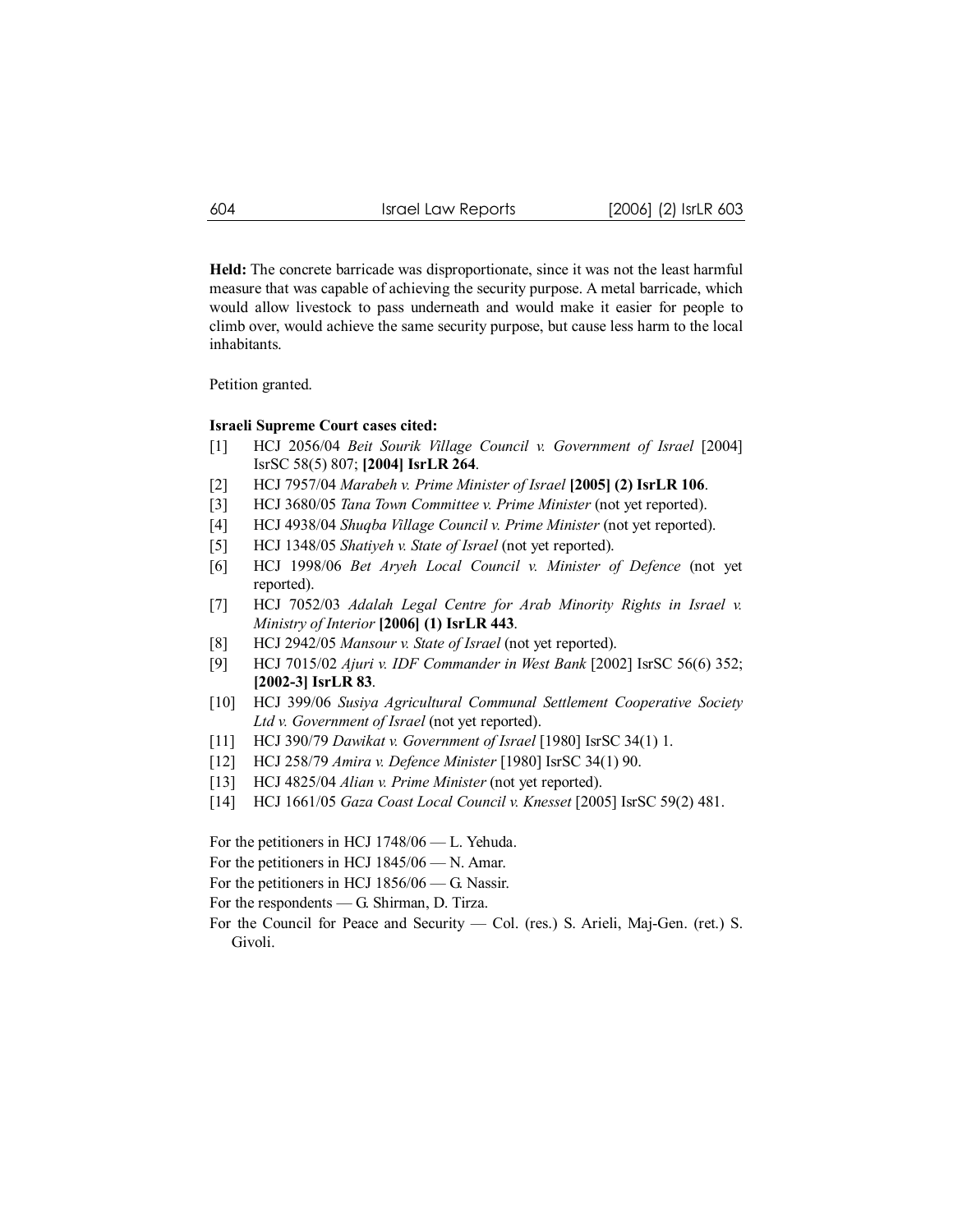## JUDGMENT

### **President Emeritus A. Barak**

This petition is directed against the construction of a concrete barricade by the IDF forces in the south of Mount Hebron and against orders to requisition land that were made for the purpose of constructing this barricade.

### *The background to the petition*

1. There are three roads in the south of Mount Hebron in Judaea. Road no. 60 runs from the south-west to the north-east and it passes through the Jewish town of Shima. Road no. 317 is the continuation of road 60, extending east from Shima Junction, and it connects the towns of Susiya, Maon and Carmel. The third road connects road 60 to the town of Tana. The petition concerns three sections of these roads, which jointly create a continuous road that is approximately 41 kilometres long, from the town of Tana in the west to the town of Carmel in the east (hereafter: the roads). North of the roads lie the Palestinian towns of Ad-Dhahiriya, As-Samu and Al-Carmel, and beyond these to the north lies the Palestinian city of Yatta. The Green Line passes to the south of the roads, at a distance of between three and seven kilometres. The route for constructing the separation fence was planned to run close to the Green Line. In the area between the planned separation fence and the roads there are approximately twenty small Palestinian villages in which there live a total of approximately 2,000 inhabitants. This area also contains agricultural land that is cultivated by the local Palestinian inhabitants. The roads are crossed by various paths that connect the Palestinian towns in the north with the Palestinian towns and agricultural land in the south.

2. On 14 December 2005 the respondents made three requisition orders: order R/185/05, order R/186/05 and order R/187/05 (hereafter — the new requisition orders). According to what is stated in the orders, they were issued 'in order to establish a defensive barricade in the south of Mount Hebron.' They requisition land in a strip adjacent to the roads, which has a length of approximately 41 kilometres and a width of several metres. The strip of land passes through the lands of the villages of Ad-Dhahiriya, Yatta, As-Samu, At-Tuwani, Khirbet Zanuta, Khirbet Ar-Rahwa and A-Tuba. The new requisition orders include a strip that is adjacent to the whole length of the roads, with the exception of several sections, whose total length is approximately three kilometres, which according to the military commander are subject to old requisition orders by virtue of which he is in any case authorized to act as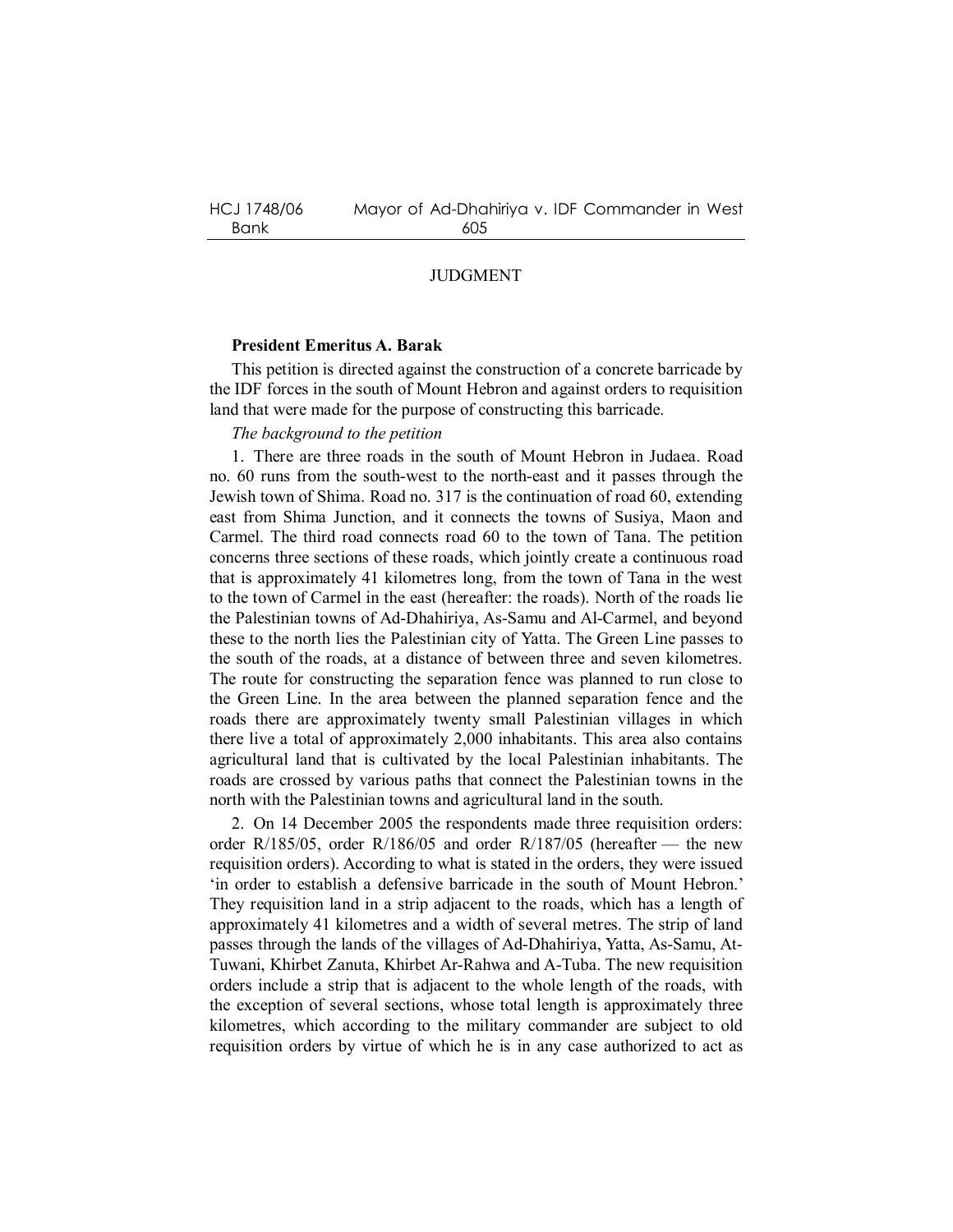aforesaid (order R/82/19 of 17 March 1982, order R/82/31 of 28 June 1982, order R/99/2 of 23 March 1999 and order R/96/4 of 2 April 1996). In total the new requisition orders cover an area of approximately 230 dunams of private land. Objections to the requisition orders that the petitioners filed were rejected by the respondents on 12 February 2006.

3. The respondents began to construct a concrete barricade in the strip that was requisitioned along the roads, i.e., from Tana to Carmel. The barricade was built on the north side of the roads at a distance of up to three metres from the road itself. It is approximately 41 kilometres long. It is 82 centimetres high and the width of its base is 60 centimetres. There are 13 openings in the barricade that are intended to allow the traffic of vehicles on the paths that cross the roads. Two of these serve a quarry that is situated in the area and the remainder serve the local inhabitants and farmers. During the hearing of the petition, the respondents decided to make eleven additional openings so that there are a total of 24 openings in the barricade. Six of the openings are situated in close proximity to one another along a fourkilometre section of the road south of the town of Tana, and the remainder are at intervals of between one and three kilometres. Most of the openings are located at intervals of approximately two kilometres.

4. When they filed the petitions, the petitioners requested an interim order that would prevent the performance of the works to construct the concrete barricade until the petition is decided on its merits. We held a hearing of the interim order application on 3 April 2006. The application was denied. We held that in view of the scope of the harm that was anticipated from the works to construct the barricade, which was relatively small, and the fact that the measures were not irreversible, it was not proved that the petitioners' immediate damage from the performance of the works outweighed the risk involved in delaying the construction of the barricade. After the respondents sealed the opening in the concrete barricade that allowed the traffic of vehicles between the city of Yatta and the village of A-Tuwani and other towns, the petitioners filed an additional application for an interim order. We heard the positions of the parties on this matter at a hearing that took place on 27 July 2006. The respondents explained that the sealing of the opening was carried out as an exceptional and temporary step in consequence of the serious deterioration in the security position, and on account of the redeployment of considerable forces from the territory of Judaea and Samaria to the combat areas in Gaza and Lebanon. In such circumstances, we decided (on 31 July 2006) that there was no basis for granting the application. On 6 September 2006 we held a hearing of the petitions themselves. The hearing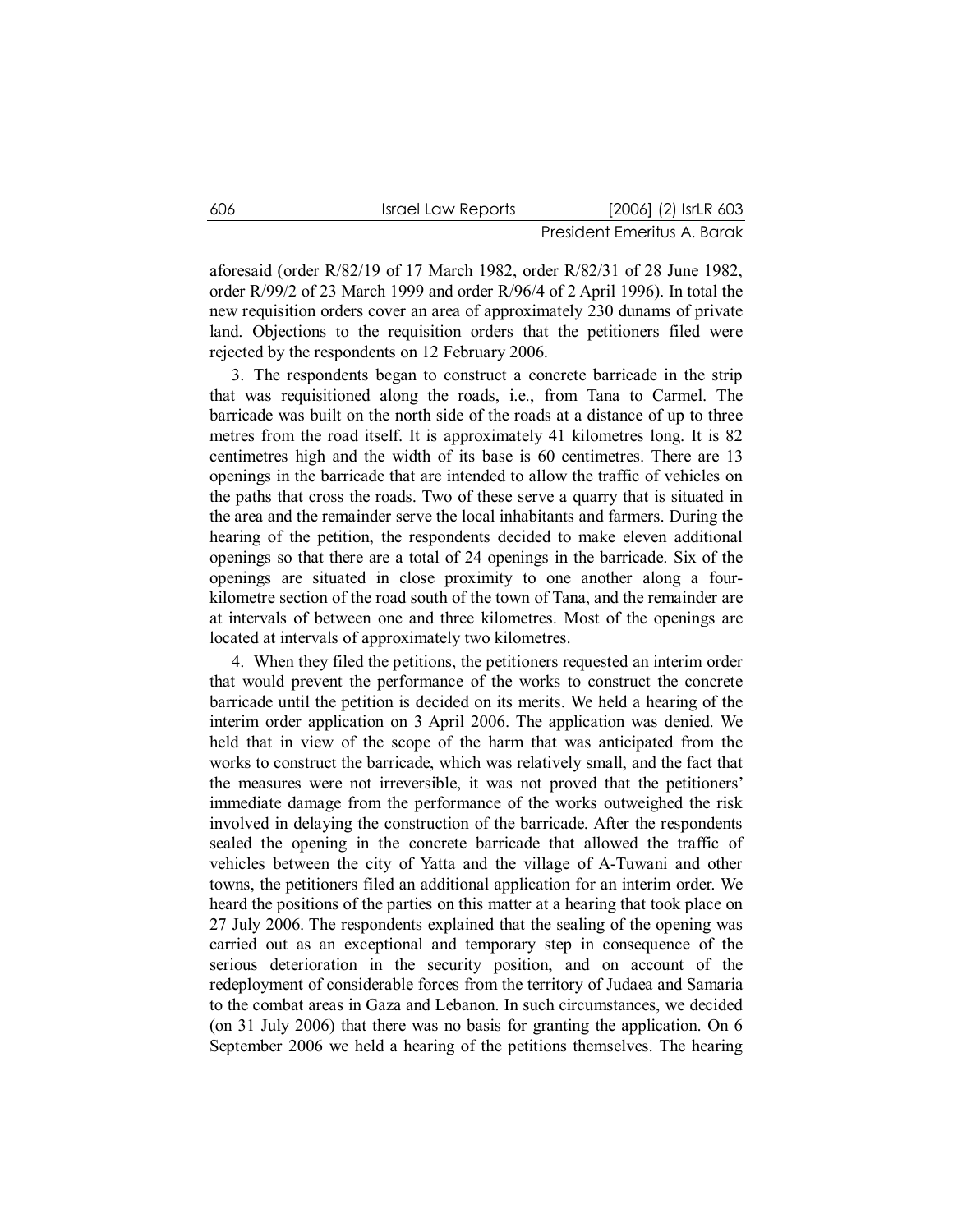| HCJ 1748/06 | Mayor of Ad-Dhahiriya v. IDF Commander in West |
|-------------|------------------------------------------------|
| Bank        | 607                                            |

was attended by Brigadier (res.) Danny Tirza, who is in charge of the 'Rainbow' administration, which deals with the construction of the separation fence, and Colonel (res.) Shaul Arieli from the Council for Peace and Security, which was joined as a party to the hearing, at its request, as *amicus curiae*. During the hearing the parties agreed to regard the petitions as if an order *nisi* had been made.

#### *The parties to the petition*

5. The petitioners in HCJ 1748/06 are the mayor of Ad-Dhahiriya, a part of whose land is included in the requisition orders made by the respondents; the head of the village council of A-Tuwani, which is situated south of the concrete barricade; and Palestinian inhabitants who live in the area or who own agricultural land in the area. The seventh petitioner is the Association for Civil Rights. The petitioners in HCJ 1845/06 are the mayor of Yatta and the mayor of the towns around Yatta, which are all near the area where the barricade is being built, and Palestinian inhabitants who live in the area south of the barricade or who live in towns in the area and have land in the area. Petitioner 30 is a non-profit association, Rabbis for Human Rights. The petitioners in HCJ 1856/06 are the municipality, mayor and inhabitants of As-Samu, a town whose agricultural lands are mostly situated in the area south of the concrete barricade. The respondent in the three petitions is the IDF Commander in Judaea and Samaria.

# *The arguments of the parties*

6. The petitioners request that we set aside the decision to build the barricade. They emphasize that the barricade does not merely prevent the passage of motor vehicles but also the passage of livestock, whether these are herds or pack animals. The barricade also prevents the passage of pedestrians, including children, the elderly and the disabled. In view of the character of the local population, travel in the area takes place on foot, on horses or donkeys, or by means of agricultural vehicles such as tractors. The use of these forms of transport has increased as a result of the travel restrictions imposed on the Palestinian population. The result is that the concrete barricade seriously disrupts the petitioners' mobility. The situation is even more serious on account of the proximity to the separation fence. The concrete barricade encloses an extensive area of land to the north and west, and the separation fence is being built to the south. This creates an enclave that is surrounded on all sides by a barrier. The ability of the inhabitants of the enclave to leave it and the ability of farmers from nearby towns to enter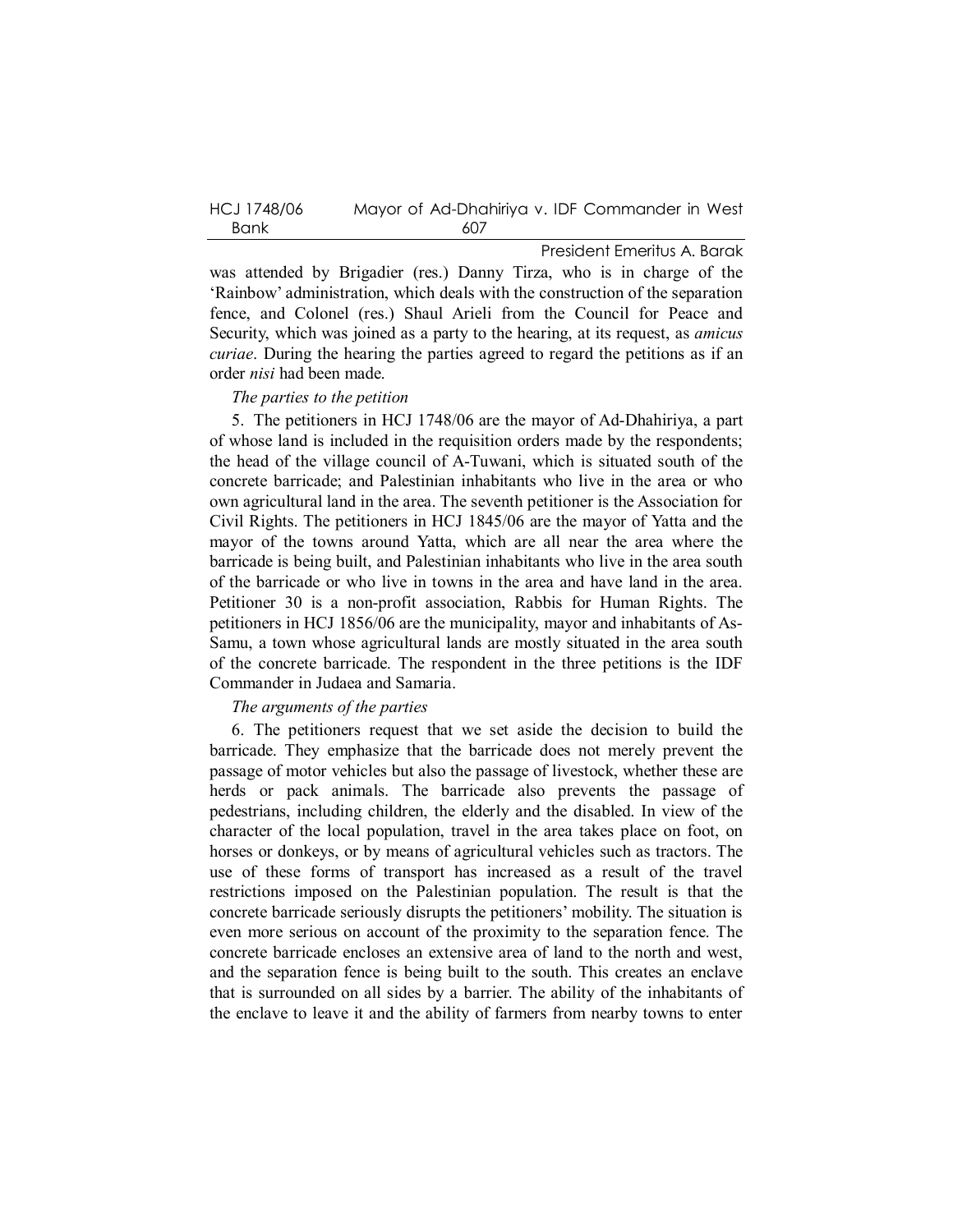the cultivated areas in the enclave is very restricted and is only possible via the openings that remain in the concrete barricade.

7. The petitioners point out that the enclave contains approximately twenty villages, which are inhabited by two thousand people. These villages are very small and most of them are not connected to water and electricity. Therefore the inhabitants of the villages are dependent upon Palestinian towns on the other side of the roads for every sphere of life: the supply of water and fuel, health and education services, and a livelihood. According to the petitioners, the construction of the concrete barricade will result in the demographic and economic decline of the villages in the enclave to the point where their long-term existence is endangered. The petitioners attached to their petition a professional opinion of the non-profit association Bimkom — Planners for Planning Rights, which supports this conclusion. According to the petitioners, the concrete barricade bisects kilometres of agricultural land. It encloses within the enclave agricultural land that belongs to the inhabitants of the nearby towns. According to the records in the petitioners' possession, at least 3,500 families from the towns of Yatta, As-Samu and Ad-Dhahiriya own rights in land in the area of the enclave. It is becoming difficult for these farmers to have access to their land. Sheepherding is impeded because the movement of the flocks has become very restricted. These injuries exacerbate the harm to the property rights of the owners of the private land that has been requisitioned for building the barricade. In most places where openings have been left in the barricade, the paths that connect with the road on either side do not meet at the same point. This means that in order for an inhabitant of the area to pass from one side of the road to the other, he needs to reach the road via a path on one side that leads to an opening, enter the road and travel along it until he reaches another opening which connects with the other side. The problem with this, according to the petitioners, is that in recent years the IDF forces prevent Palestinians from travelling on the roads that are the subject of this petition.

8. The petitioners claim that the construction of the barricade is not required at all for security reasons and therefore its construction is improper and falls outside the authority of the respondents. The petition was supported by a professional opinion signed by Brigadier (res.) Yehuda Golan-Ashenfeld and four other reserve IDF officers with the rank of colonel or lieutenantcolonel, who all formerly held senior army positions in Judaea and Samaria or the Gaza Strip. The authors of the opinion say that most of the terrain where the barricade was constructed could not in any case be negotiated by vehicles, and the construction of the barricade in fact increased certain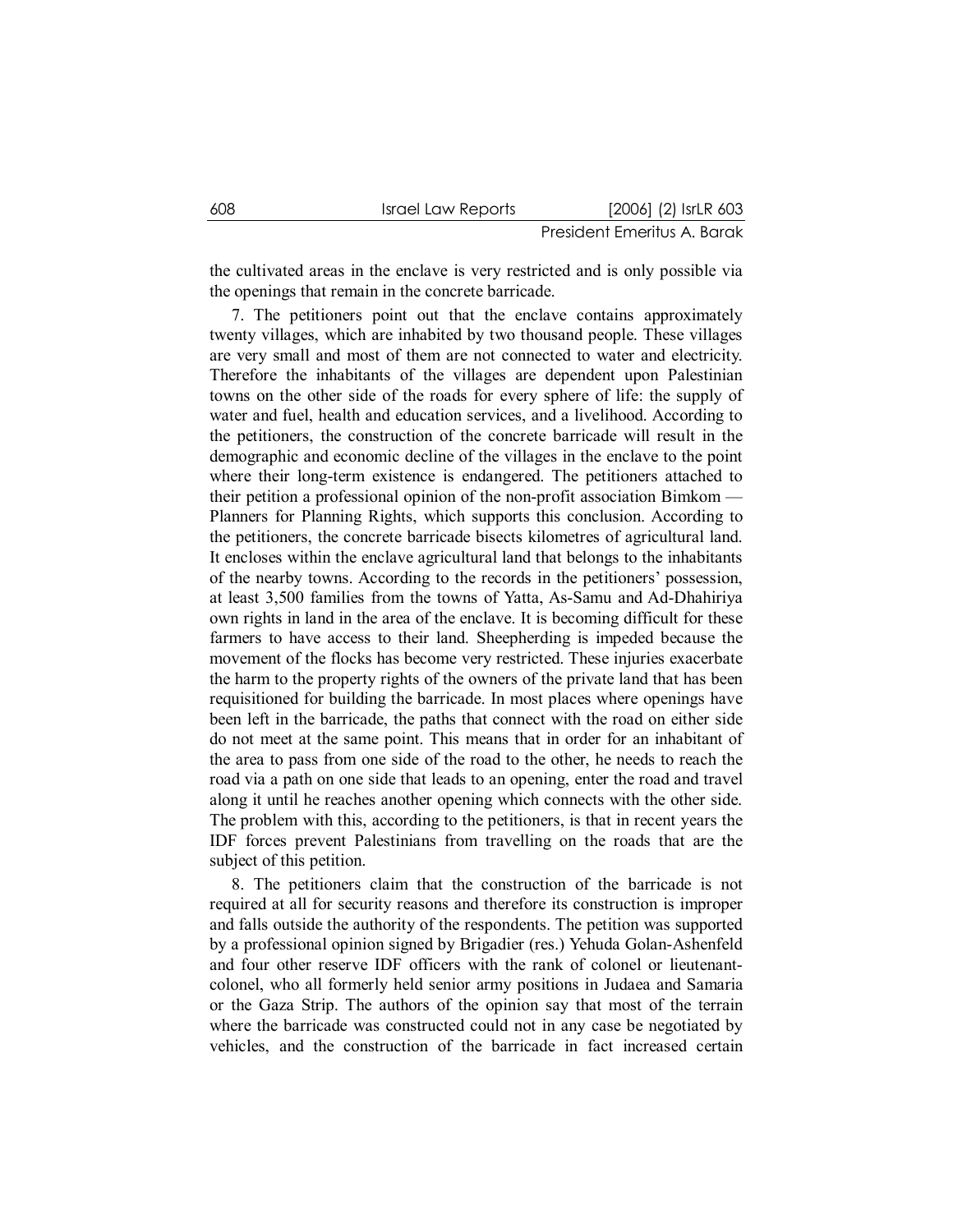| HCJ 1748/06 | Mayor of Ad-Dhahiriya v. IDF Commander in West |
|-------------|------------------------------------------------|
| Bank        | 609                                            |

threats, such as shooting ambushes, and created security problems. Their conclusion is that not only does the concrete barricade provide no benefit, but it is more of a security liability than an asset. According to the authors of the opinion, the IDF protects hundreds of kilometres of other roads in the territory of Judaea and Samaria without using concrete barricades of the type under discussion in this petition. The petitioners conclude their arguments in this regard by saying that the concrete barricade seriously violates the basic rights of the Palestinian inhabitants without there being any military need that can justify this violation. They therefore claim that this is an act that is *ultra vires*, or at the very least a disproportionate act that should be set aside.

9. Finally the petitioners point out that it was originally planned (in a government decision in 2003) to build the separation fence with a route that is close to the route chosen for the concrete barricade. The route of the separation fence was changed (in a government decision in 2005) in order to comply with the principles laid down by this court in HCJ 2056/04 *Beit Sourik Village Council v. Government of Israel* [1]. According to the petitioners, the construction of the concrete barricade along a route that is very similar to the original route of the separation fence is a way of circumventing the requirement of determining a proportionate route for the separation fence. The petitioners express the concern that the barricade constitutes an initial stage on the way to building a barrier like the separation fence, which will be accompanied by the introduction of travel restrictions.

10. According to the respondents, the barricade is intended to protect persons travelling on the roads. These are roads that lead to Israeli towns that are situated on the 'Palestinian' side of the security fence in the area, and therefore there is a special defensive need in this area. The respondents pointed out that 'the security need is based, *inter alia*, on a series of security incidents that have taken place in the area where the barricade is being constructed (including during 2005), namely stone throwing, Molotov cocktails, shooting at vehicles, etc.'. The concrete barricade restricts the possibilities of entering and exiting the road. It directs vehicles travelling along the road to specific exit openings. These openings will admittedly not be fitted with gates and they will allow free passage, but directing the traffic of vehicles in the area to specific openings will allow the IDF to control the traffic that crosses the road more effectively. The concrete barricade is especially useful in contending with the phenomenon of 'drive-by shootings,' because it limits the car's possibilities of escaping. The respondents claim that the harm to the inhabitants as a result of building the concrete barricade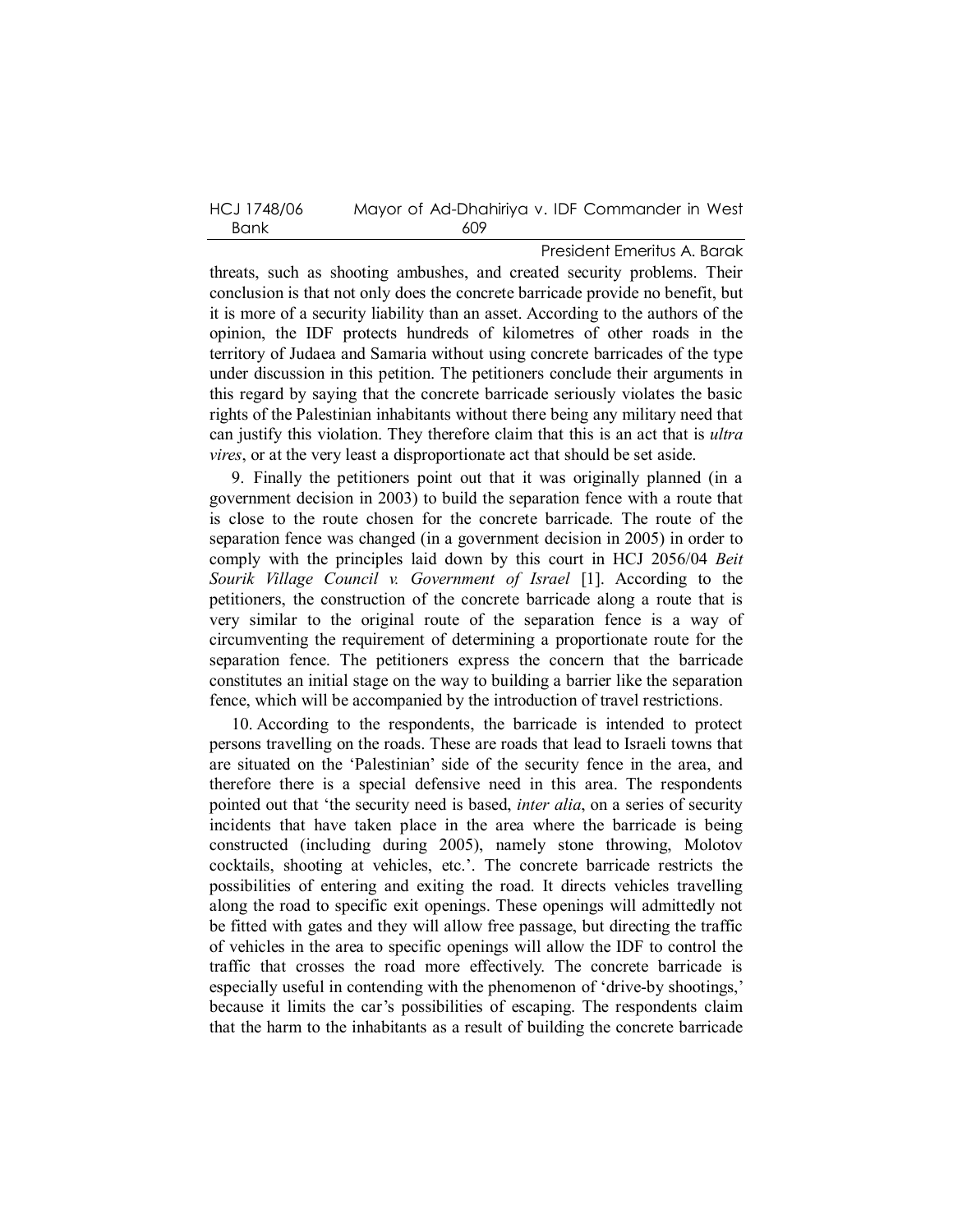is minimal. The respondents insisted that a barricade that is 82 centimetres high does not create any restriction upon pedestrian traffic. Cars can cross the roads freely at the openings in the barricade. In their statements before us, both in oral argument and in written pleadings, the respondents insisted that there is no general restriction upon the movement of Palestinian cars on the roads themselves. At the last hearing that took place on 6 September 2006 the respondents stated that if the petitioners make specific requests to make additional openings in the concrete barricade, their requests will be considered favourably. On 19 October 2006 the respondents notified the court that they had made a 'detailed re-examination' of the route of the concrete barricade and the openings that were made in it. The petitioners' proposal of making 45 openings in the barricade was examined. The respondents found that the application was not sufficiently detailed and coherent and that it did not 'represent real needs.' Notwithstanding, a decision was made to add eleven openings that would be used for the passage of vehicles, pack animals and pedestrians, so that there would be a total of twenty-four openings in the barricade.

11. The experts of the Council for Security and Peace appeared before us and filed a detailed and coherent security opinion. According to them, the concrete barricade does not provide any protection for persons travelling on the roads. On the contrary, it creates security weaknesses. The barricade provides cover for persons wishing to ambush passing cars. It makes it impossible to carry out an immediate pursuit of terrorists when necessary. According to the representatives of the Council for Security and Peace, no incident of 'shooting from a passing car,' which according to the respondents is the threat that the concrete barricade is supposed to prevent, ever occurred in the area under consideration in the petition, but only in remote parts of Judaea and Samaria. Instead, other security incidents have taken place in the area under consideration in the petition; these are no less serious, but the concrete barricade is of no use in preventing them. In their opinion the representatives of the Council for Security and Peace point out that the concrete barricade was also built along sections of roads that cannot be used by wheeled vehicles because of topographic conditions, natural obstacles and mounds of earth that are in the area. In view of this, the representatives of the Council for Security and Peace wonder why the concrete barricade was built, why in particular it was built on the roads that are under consideration in the petition, and why no such barricade has been built anywhere else in Judaea and Samaria.

*Deliberations*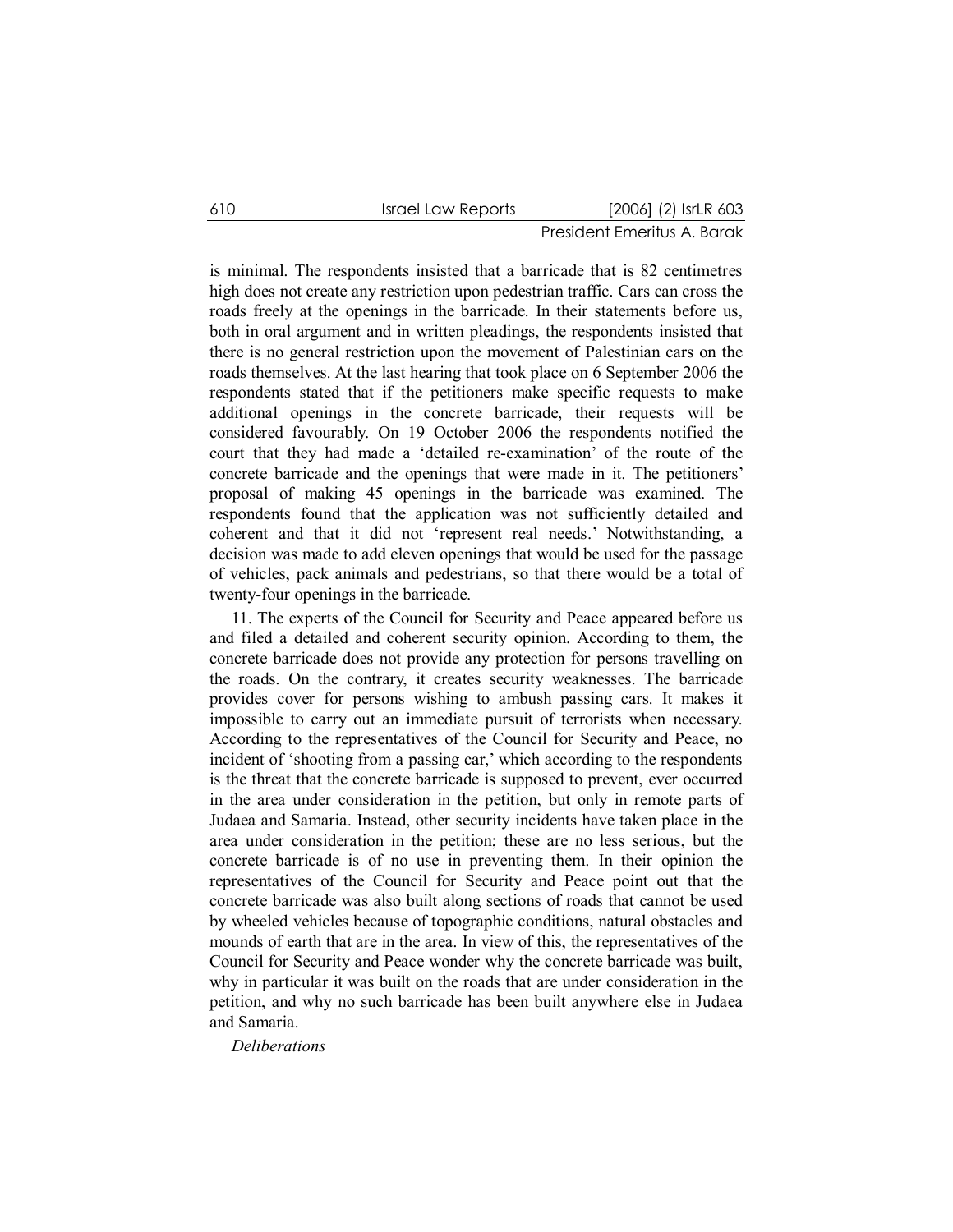| HCJ 1748/06 | Mayor of Ad-Dhahiriya v. IDF Commander in West |
|-------------|------------------------------------------------|
| Bank        | -611                                           |

President Emeritus A. Barak 12. According to the laws relating to a belligerent occupation, the military commander is competent to order the construction of a concrete barricade and to requisition land belonging to Palestinian inhabitants for this purpose. This power only exists when the reason that gave rise to the decision is a military or security one. According to art. 52 of the regulations appended to the Hague Convention Respecting the Laws and Customs of War on Land, 1907, the requisition of the land should be for the 'needs of the army of occupation.' According to art. 53 of the Fourth Geneva Convention Relative to the Protection of Civilian Persons in Time of War, 1949, a requisition should be 'rendered absolutely necessary by military operations.' The military commander is also competent to requisition land and to build a concrete barricade on it in order to protect the lives and security of Israelis who live in Israeli towns in the territory of Judaea and Samaria, even though the Israelis who live in the territories are not 'protected persons' within the meaning of this term in art. 4 of the Fourth Geneva Convention. This was what we held with regard to the separation fence in HCJ 7957/04 *Marabeh v. Prime Minister of Israel* [2], at paras. 18-22; see also HCJ 3680/05 *Tana Town Committee v. Prime Minister* [3], at paras. 8-10). It is also the position in the petition before us. Indeed, the normative position for deciding the matter before us is identical to the normative position that was determined for considering the petitions concerning the separation fence in *Beit Sourik Village Council v. Government of Israel* [1] and in *Marabeh v. Prime Minister of Israel* [2] (see also HCJ 4938/04 *Shuqba Village Council v. Prime Minister* [4]; HCJ 1348/05 *Shatiyeh v. State of Israel* [5]; HCJ 1998/06 *Bet Aryeh Local Council v. Minister of Defence* [6]). The principles guiding the military commander when constructing the separation fence also apply when he decides to requisition land for other defensive activity, such as the construction of the concrete barricade under discussion in this petition.

13. When he considered the decision whether to construct the barricade, the military commander was required to take several considerations into account. The *first* consideration is the security or military consideration, which concerns the protection of the security of the state and the security of the army. The *second* consideration concerns the welfare of the inhabitants who live in the area. The military commander is obliged to protect the human dignity, life and security of every one of them. The *third* consideration is that the military commander is obliged to protect the human dignity, life and security of Israelis who live in Israeli towns in the territories. These considerations conflict with one another. The military commander should balance the conflicting considerations. Indeed —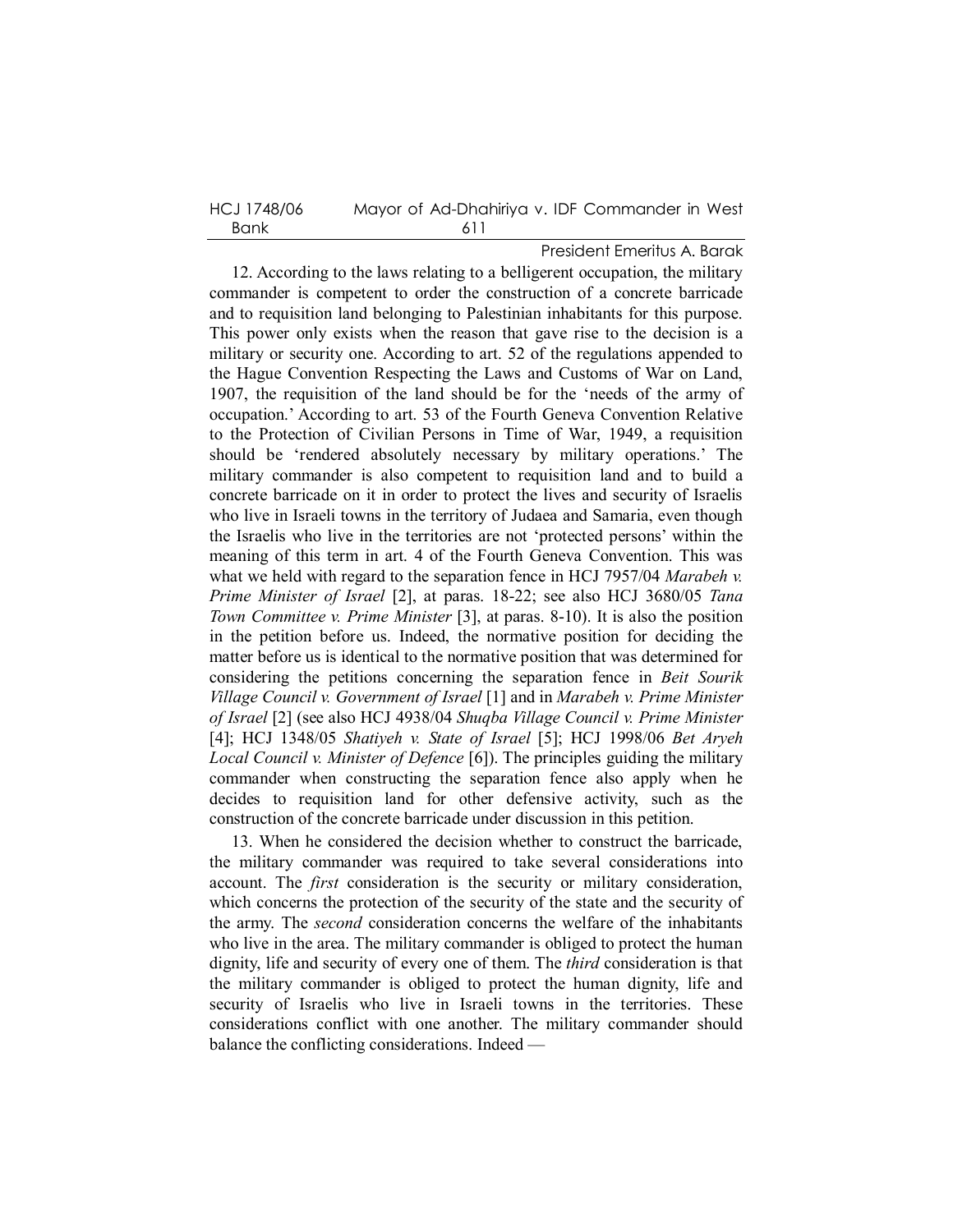'The laws of belligerent occupation recognize the authority of the military commander to maintain security in the area and thereby to protect the security of his country and its citizens, but it makes the exercising of this authority conditional upon a proper balance between it and the rights, needs, and interests of the local population' (*Beit Sourik Village Council v. Government of Israel* [1], at p. 833 {290}; see also *Marabeh v. Prime Minister of Israel* [2], at para. 29; *Tana Town Committee v. Prime Minister* [3], at para. 10).

14. The balance between security needs and the interests of Palestinian inhabitants and Israeli citizens is not simple. The military commander is responsible for striking a balance between them. A main criterion in this balance is 'proportionality,' with its three subtests. *First*, there should be a rational connection between the measure chosen and the purpose that it is supposed to realize. *Second*, the measure chosen should be the one that is least harmful to the violated rights. The question is whether, of all the various measures that are capable of realizing the security purpose, the least harmful one was chosen.

'The obligation to choose the least harmful measure does not amount to the obligation to choose the measure that is absolutely the least harmful. The obligation is to choose, of the reasonable options that are available, the least harmful. One must therefore compare the rational possibilities, and choose the possibility that, in the concrete circumstances, is capable of achieving the proper purposes with a minimal violation of human rights' (HCJ 7052/03 *Adalah Legal Centre for Arab Minority Rights in Israel v. Ministry of Interior* [7], at para. 68 of my opinion).

*Third*, the measure chosen should strike a proper balance between the purpose underlying its realization and the violated rights (see *Adalah Legal Centre for Arab Minority Rights in Israel v. Ministry of Interior* [7], at paras. 64-75 of my opinion; *Beit Sourik Village Council v. Government of Israel* [1], at p. 841 {297}; *Shatiyeh v. State of Israel* [5], at para. 22; HCJ 2942/05 *Mansour v. State of Israel* [8], at para. 23). When determining the proportional balance, the military commander's discretion is not absolute. His decision should be one that a reasonable military commander could make (see *Marabeh v. Prime Minister of Israel* [2], at para. 32, and the references cited there). His decision is subject to judicial scrutiny. Notwithstanding, the Supreme Court sitting as the High Court of Justice does not replace the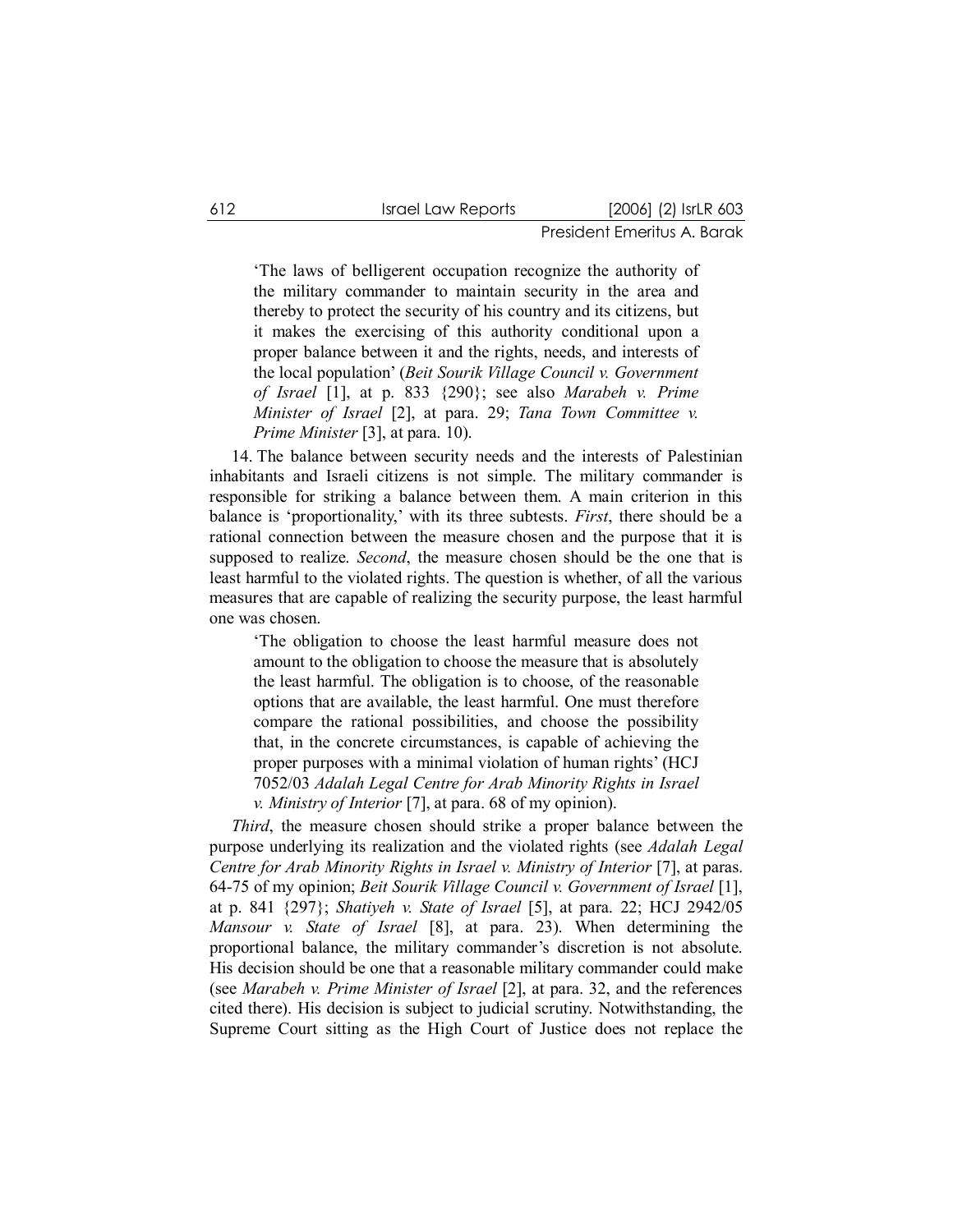| HCJ 1748/06 | Mayor of Ad-Dhahiriya v. IDF Commander in West |
|-------------|------------------------------------------------|
| Bank        | 613                                            |

military commander's discretion with its own discretion. This court exercises judicial scrutiny of the legality of the military commander's exercise of discretion. In this scrutiny —

'… we do not appoint ourselves as experts in security matters. We do not replace the security considerations of the military commander with our own security considerations. We do not adopt any position with regard to the manner in which security matters are conducted… Our role is to ensure that boundaries are not crossed and that the conditions that restrict the discretion of the military commander are upheld…' (HCJ 7015/02 *Ajuri v. IDF Commander in West Bank* [9], at p. 375 {109-110}, and see: *Tana Town Committee v. Prime Minister* [3], at para. 11; *Bet Aryeh Local Council v. Minister of Defence* [6], at para. 8; *Shatiyeh v. State of Israel* [5], at para. 22).

The court does not take the place of the responsible military authority. Judicial scrutiny examines whether the actions and decisions of the military commander comply with the law.

### *From general principles to the specific case*

15. In *Tana Town Committee v. Prime Minister* [3] and HCJ 399/06 *Susiya Agricultural Communal Settlement Cooperative Society Ltd v. Government of Israel* [10] we denied petitions of Jewish inhabitants of the towns of Tana and Susiya, which are situated in the area under discussion in this petition; they requested, contrary to the position of the army, that the separation fence should pass to the north of their towns so that they would be included on the 'Israeli' side. We held that the decisions of the military commander were made after he considered all the relevant factors and struck a proper balance between them. These factors included the protection of the Jewish inhabitants, the protection of the military forces and the protection of the human rights and needs of the protected inhabitants in the territory. Within the framework of the hearings of each of the petitions, the respondents told us that they believed that they could discharge their responsibility to provide the petitioners with security to a sufficient degree even if the town was on the northern side of the fence. The military commander gave details of security measures that would make it possible to provide security for the Jewish towns in the area. The position of the respondents was described in the judgment in *Tana Town Committee v. Prime Minister* [3] as follows:

'The military commander is of the opinion that he can discharge his responsibility to provide the inhabitants with security to a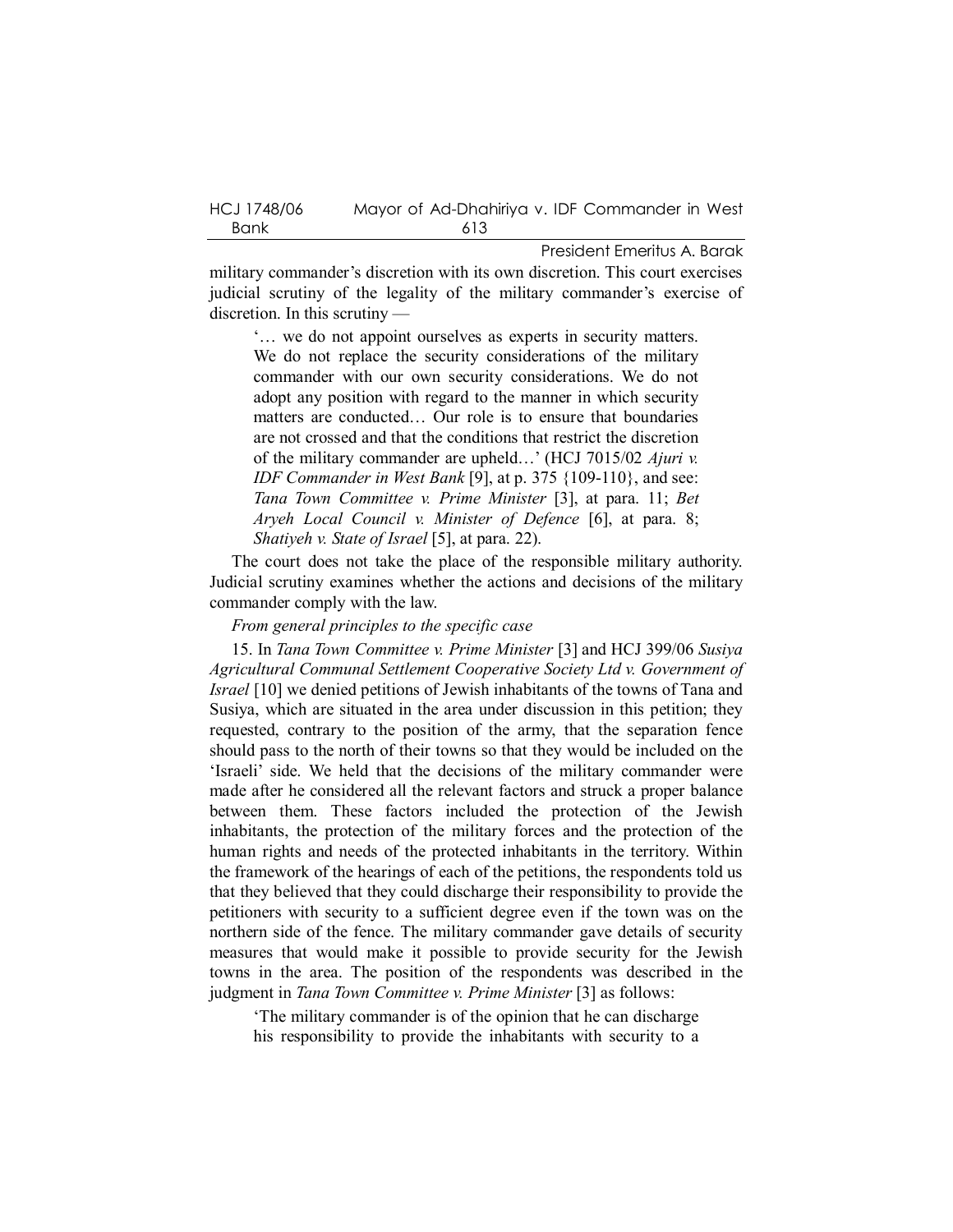sufficient degree even if the town of Tana is left on the northern side of the fence. The town of Tana itself will receive perimeter protection by means of a special security zone, which is a security system that includes a security fence and a series of security measures whose purpose is to prevent any infiltration into the town and to allow advance warning of any attempt to infiltrate the town. The security fence itself will be constructed at a distance of approximately 400 metres from the most outlying houses of the town. A patrol route and lighting will be set up between the security fence and the fence that surrounds the town. The approach route to the town will be protected in the same way in which main traffic arteries are protected in the territories, by means of two long-range observation towers and by means of fences (which are not uninterrupted) along the road, to prevent the throwing of stones and other short-range terrorist measures. Apart from the physical protection measures, rapid response forces will operate in the area at all times' (*Tana Town Committee v. Prime Minister* [3], at para. 4; see also *Susiya Agricultural Communal Settlement Cooperative Society Ltd v. Government of Israel* [10], at para. 5).

Indeed, it should be taken into account that this area contains Jewish towns whose protection requires proper military deployment. The protection of persons travelling on the access routes to these towns also requires proper military deployment. The respondents have the authority to employ military measures in order to guarantee this essential protection. The construction of the concrete barricade is therefore an act that derives from the authority of the military commander.

16. Have the respondents exercised their power proportionately? Does the harm arising from the concrete barricade strike a proper balance between the rights of the petitioners on the one hand and security needs on the other? The respondents insist that the concrete barricade is similar in nature 'to the safety barricades on Israeli roads,' such as those that have been constructed along inter-city roads in order to separate the traffic going in different directions. According to them, this implies that the measure is a commonplace one that does not unduly harm the petitioners. We do not accept this argument. The extent of the harm should be examined against the background of the characteristics of the injured population. The principle of proportionality is a concrete test. It is 'a criterion that balances the authority of the military commander in the occupied area against the needs of the local population'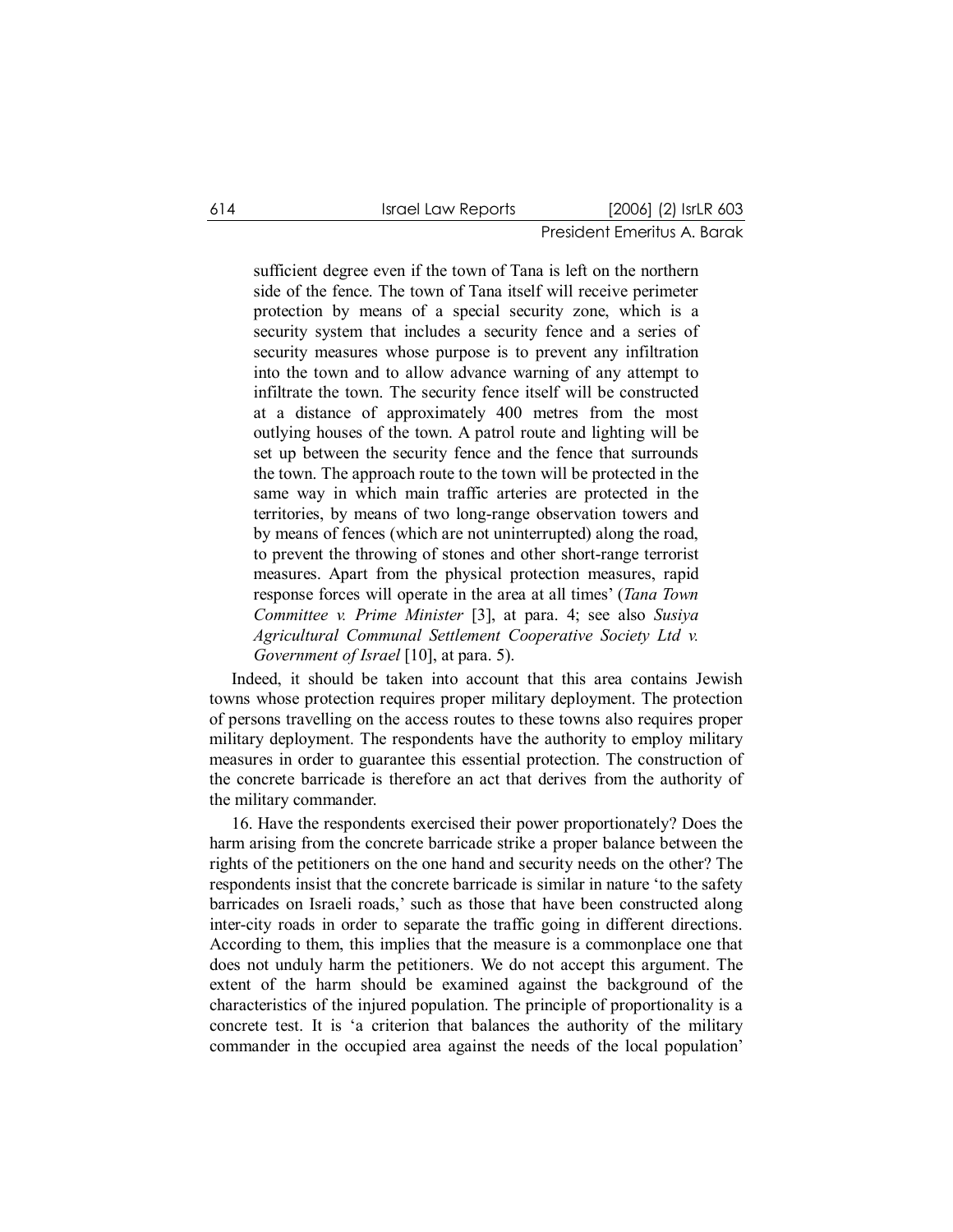HCJ 1748/06 Mayor of Ad-Dhahiriya v. IDF Commander in West Bank 615

President Emeritus A. Barak

(*Beit Sourik Village Council v. Government of Israel* [1], at p. 838 {295}). Proportionality focuses therefore on the harm caused by the administrative action to a certain group. The harm depends upon the circumstances. The harm caused by an administrative action varies from person to person and from one population group to another. The harm caused to an urban population by a barricade built along a paved and developed road that is used by motor vehicles cannot be compared to the harm caused by such a barricade to a rural population. The conditions and character of the petitioners' lives are such that the nature of the harm caused by the barricade to them is serious. Many of the Palestinian inhabitants of the area make use of donkeys and other animals as means of transport, and many of them travel by foot. Many of the inhabitants of the area earn their livelihood from herding sheep. The barricade impedes the passage of pack animals and flocks of sheep and goats. The barricade impedes the passage of pedestrians. Not every person is capable of climbing over a concrete barricade with a height of 82 centimetres. The barricade denies passage to the disabled. The barricade prevents the passage of the elderly and other persons who have limited movement. The barricade makes the passage of women with small children difficult.

17. The concrete barricade causes serious harm. It is more than forty kilometres long. It restricts the movement of more than five thousand inhabitants who live or own agricultural plots to the south. The petitioners filed affidavits of dozens of inhabitants of the villages that are situated in the enclave, which is enclosed by the concrete barricade on one side and the separation fence on the other. The concrete barricade restricts the movement of the inhabitants of these villages in a way that will make it difficult for them to lead normal lives. It seriously impedes access to basic and essential services that are located in nearby urban centres. It makes it difficult for the inhabitants of these villages to earn a livelihood, since they need to reach the nearby urban centres in order to market their crops, and it substantially increases the costs of essential products such as water, food, fuel and animal fodder. Thus the concrete barricade violates property rights, the freedom of movement and the right to education, health, family life and dignity. Indeed, the effect of constructing the concrete barricade, which is more than forty kilometres long, is to isolate a large area and separate it from the other parts of Judaea and Samaria. The lifestyles of the inhabitants will be deeply affected by this isolation. It constitutes a major change for the local inhabitants and imposes a real burden on their ability to continue to live in this area. We are not speaking of self-sufficient towns. These are small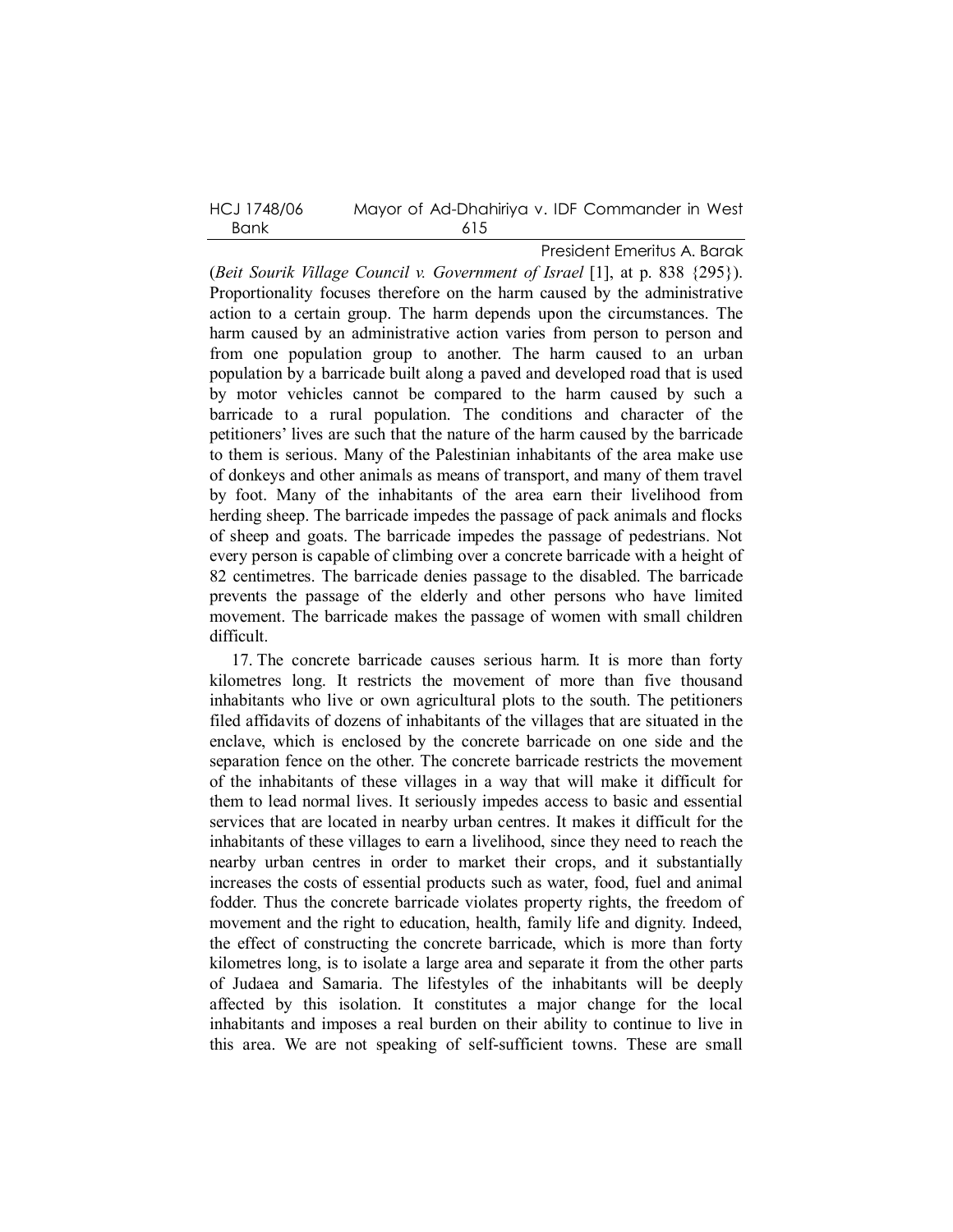villages that depend extensively on their contact with nearby towns. Moreover, the barricade separates the farmers who live north of the road from their crops and grazing land to the south of it. Thus it separates the town of Ad-Dhahiriya from approximately half of its inhabitants' agricultural land. More than 950 inhabitants of Ad-Dhahiriya own rights in agricultural land in the enclave. The barricade separates the city of as-Samu from 80 per cent of its agricultural land, an area of approximately 22,000 dunams. Admittedly we are not speaking of a complete isolation, since the concrete barricade does have openings, which can be used by the inhabitants to cross the roads. But we are speaking of a significant impediment to the mobility of farmers in the area, especially in view of the extensive use that they make of pack animals and the considerable amount of sheep herding.

18. Does this harm satisfy the *first* test of proportionality? Is there a rational connection between the measure that was adopted and the purpose that the respondents are seeking to achieve? The petitioners claim that there is no rational connection between the declared security purpose and the construction of the concrete barricade. The representatives of the Council for Security and Peace also claimed before us that constructing the barricade not only makes no contribution to security, but does more harm than good, since it increases the security risks to persons travelling on the roads. By contrast, the professional opinion of the respondents is that restricting the movement of vehicles in the area is important from a security viewpoint and will make it possible to contend with threats presented to those travelling on the roads. We have before us two conflicting viewpoints. When there is a professional dispute between the military commander and other security experts, serious weight should be attached to the professional approach of the military commander in the area. '… we must attribute special weight to the military opinion of the party who has the responsibility for security' (*Beit Sourik Village Council v. Government of Israel* [1], at p. 844 {302}, and see HCJ 390/79 *Dawikat v. Government of Israel* [11], at p. 25; HCJ 258/79 *Amira v. Defence Minister* [12], at p. 92; HCJ 4825/04 *Alian v. Prime Minister* [13], at para. 15; *Marabeh v. Prime Minister of Israel* [2], at para. 32 of my opinion; HCJ 1661/05 *Gaza Coast Local Council v. Knesset* [14], at pp. 574-576). Therefore, anyone who asks the court to prefer a professional opinion of another expert to the position of the military commander needs to discharge a heavy burden. The petitioners did not discharge this burden. We have not been persuaded that we should prefer the professional opinion of the members of the Council for Peace and Security or the professional opinion of the security experts representing the petitioners to the position of the military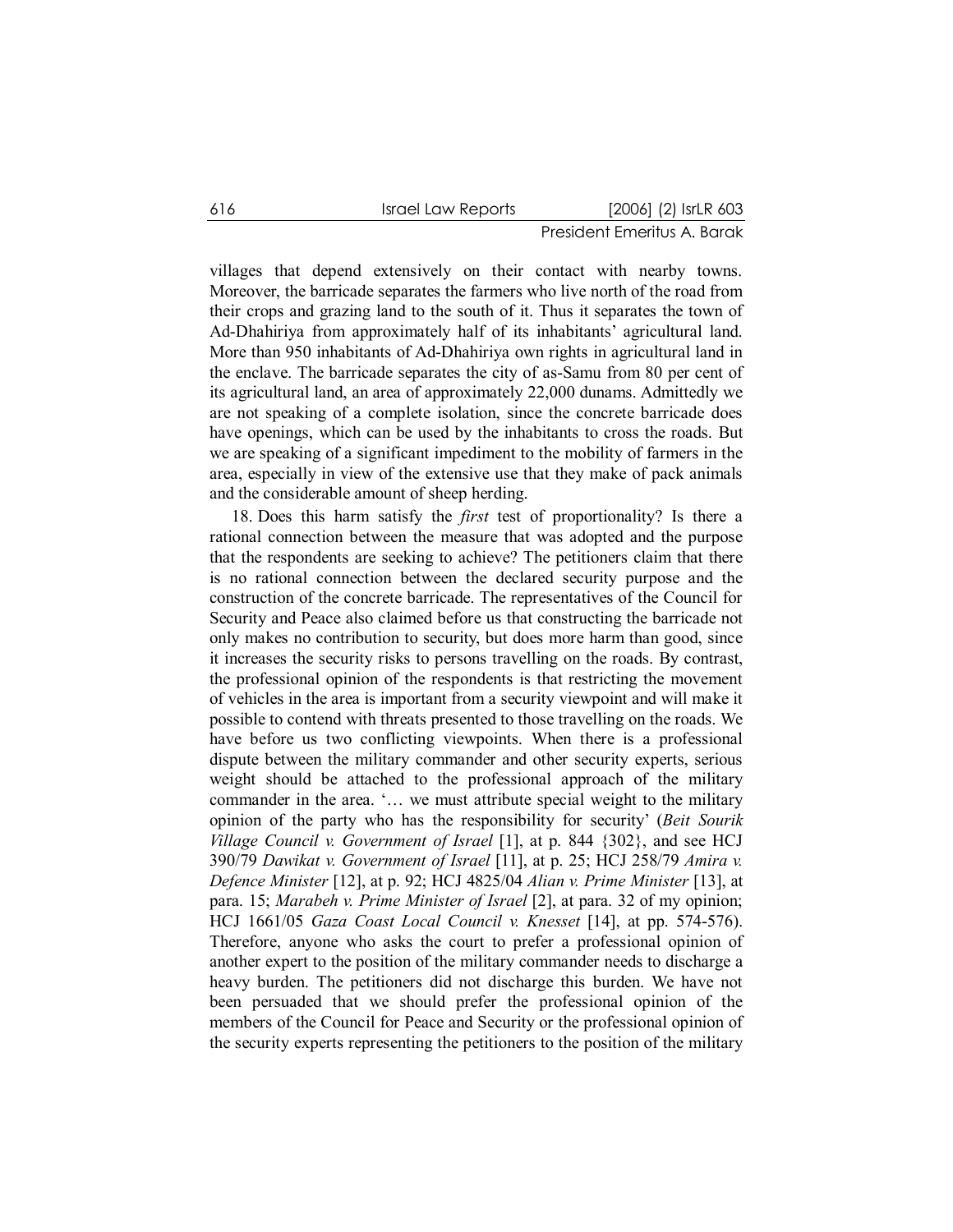| HCJ 1748/06 | Mayor of Ad-Dhahiriya v. IDF Commander in West |
|-------------|------------------------------------------------|
| Bank        | 617                                            |

President Emeritus A. Barak commander. In such circumstances we should base our judgment on the security opinion of the military commander. We therefore accept the respondents' position with regard to the military solution to the security needs in the area. We rely upon their position that the concrete barricade is an effective means of protecting whoever travels on the roads. The result is therefore that the construction of the concrete barricade satisfies the first subtest of proportionality.

19. Does the harm satisfy the *second* subtest of proportionality? Have the respondents discharged their duty to choose the least harmful of all possible measures in order to realize the purpose? In their updated statement to the court, the respondents said that following a re-examination that they made, they made additional openings in the concrete barricade to allow the passage of pedestrians and livestock. The petitioners for their part replied to this statement by claiming that the vast majority of these openings do not allow anyone to cross the roads. Some of the openings are situated in impassable areas from a topographical viewpoint; some are not situated in places where the local inhabitants wish to cross the road; others are not even openings, but merely narrow slits that do not allow people and animals to pass through. In their most recent statements, the respondents even undertook that requests to make additional openings in the concrete barricade will be considered favourably. Indeed, this is capable of reducing the degree of harm caused by the barricade. We have taken the most recent statements of the respondents into account, but they are insufficient. The question that is considered by the second subtest of proportionality is whether in comparison to the measure chosen by the respondents — which we are considering in the light of their most recent statements — a less harmful alternative exists. The answer to this is that a less harmful alternative does indeed exist.

20. The alternative measure that is less harmful is a barricade as constructed by the respondents, with one difference: instead of concrete it should be a metal barricade, like the safety barricades that have been constructed at the sides of many roads in Israel and in various parts of the territories. This measure was proposed by the petitioners. It is a less harmful measure. Flocks of sheep will be able to pass under the metal bar of the fence. It will be easier for pedestrians to climb over the fence. The respondents themselves do not deny that a metal barricade is capable of achieving the same security benefit as the concrete barricade, but they argued before us that there is a concern that parts of the barricade will be dismantled by metal thieves. In view of this assessment, the respondents' position is this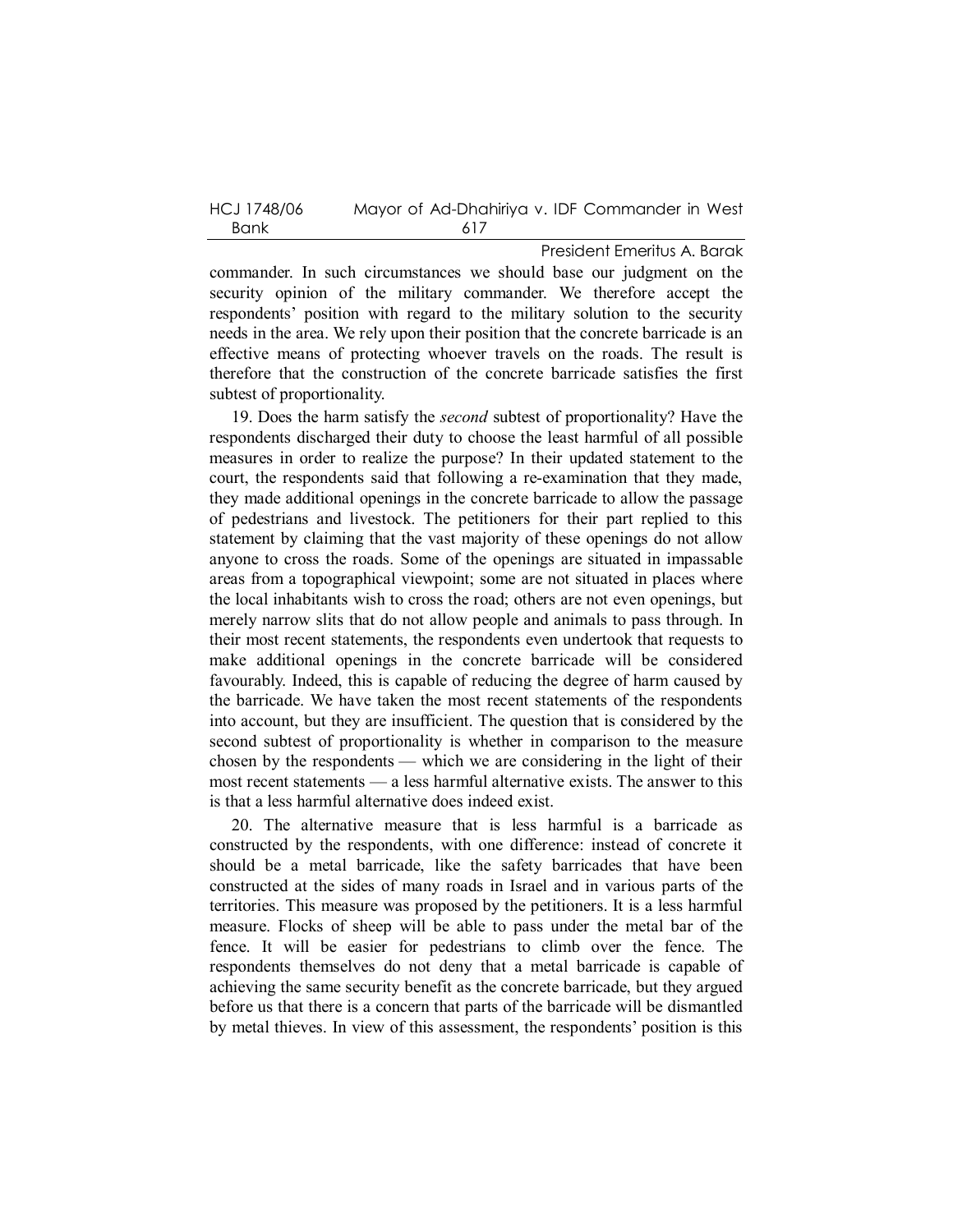measure should not be adopted. Counsel for the respondents did not present any figures with regard to the scope of the phenomenon of the theft of metal in the area under discussion in the petition or in the territories in general. In any case, proportionality demands the construction of a metal barricade and protecting it against theft, rather than a serious injury to the lifestyle of the local inhabitants. It should also be noted that the material before us shows that in addition to the alternative of the metal barricade there are other options. The representatives of the Council for Peace and Security said in their opinion that in order to achieve the respondents' declared security purpose, it is also possible to construct a lower barricade, which will prevent the passage of wheeled vehicles. A lower barricade is easier for pedestrians and livestock to cross. It is a less harmful measure. Additional options were raised during the petitions, such as the replacement of the barricade with metal posts or stone blocks that can be placed at distances in such a way that they will prevent the passage of cars but allow the free passage of pedestrians and animals. We are not considering the choice of the most suitable option from among these or other options. This matter lies within the respondents' authority. Our task is to examine whether there is an alternative measure to the one chosen by the respondents — a measure that achieves the same benefit but is less harmful. Such a measure exists. It can realize the security benefit that the barricade seeks to realize, while harming the lifestyle and human rights of the local population to a lesser degree.

21. In view of this finding, the conclusion is that the concrete barricade does not satisfy the requirement of the second subtest of proportionality. Since several rational options were available to the respondents for realizing the same security purpose, they should have chosen the one that is the least harmful to human rights. The respondents did not discharge this duty. In view of our finding with regard to the second condition of proportionality, we do not need to go on to examine whether the *third* subtest is satisfied.

22. The result is that we are making the order *nisi* absolute in respect of the construction of the concrete barricade. Within six months the respondents shall dismantle the concrete barricade that they built between the town of Carmel and the town of Tana, along road 60, road 317 and the road leading to the town of Tana. The respondents may construct an alternative barrier that is consistent with this judgment.

The respondents shall be liable for the petitioners' costs in a sum of NIS 25,000 in each of the petitions.